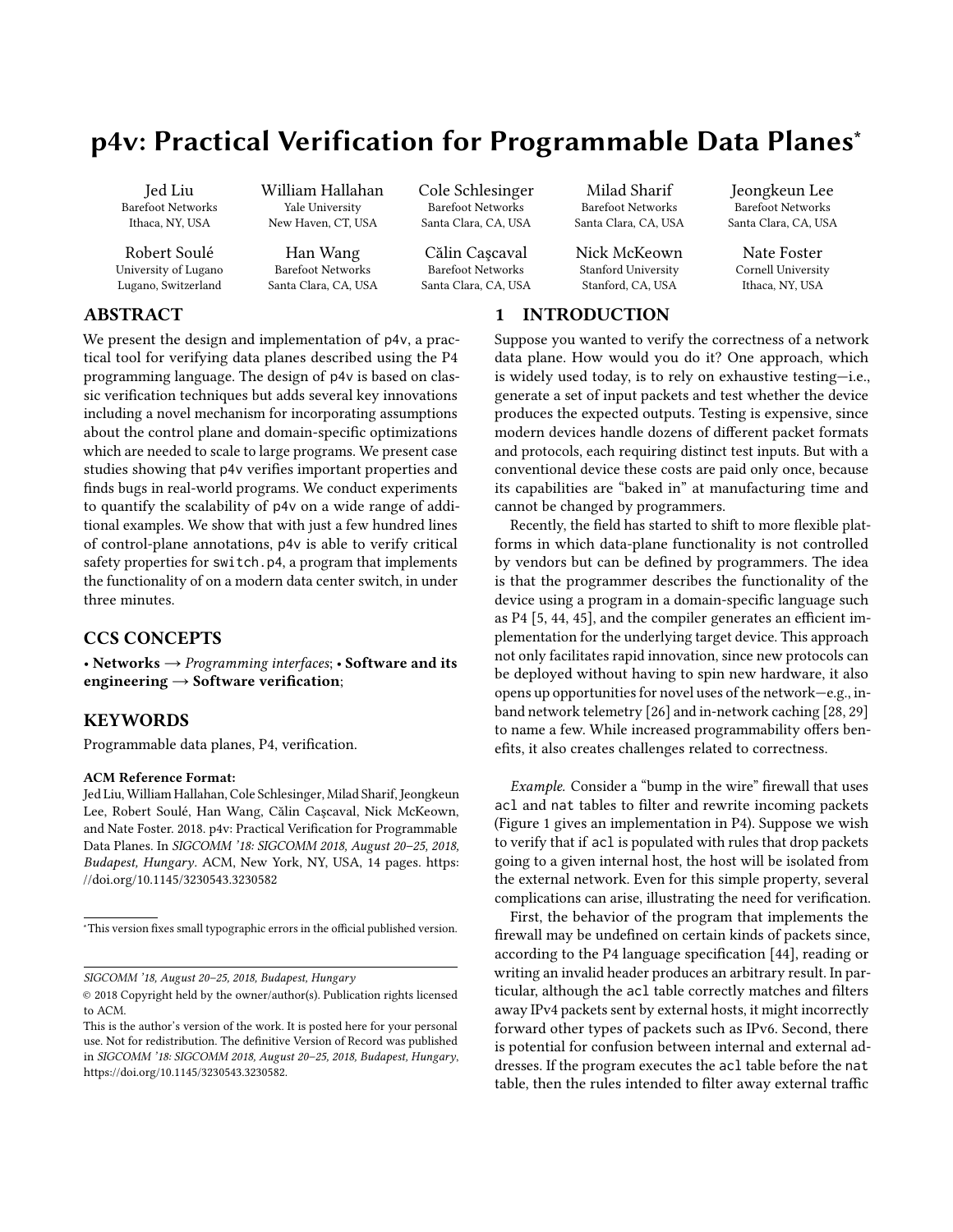should match on external addresses, but if it executes the tables in the opposite order, then the rules should match on internal addresses instead. Confusing the ordering of tables in a firewall may seem like a mistake that would be easily caught, but it is not a hypothetical concern: Cisco changed the order of these tables going from version 8.2 to 8.4 of their Adaptive Security Appliance, invalidating numerous configurations and leaving networks vulnerable to attacks [\[31\]](#page-13-6).

Verified data planes. After hearing about an example like this one, a pessimist might conclude that an increase in bugs is an inevitable side-effect of making data planes more programmable. We believe the opposite is actually true. Whereas the behavior of a conventional device is largely unspecified and must be discovered through testing, a P4 data plane has a precise, bit-level description of how it processes packets in a human-readable language. By providing developers with powerful, language-based verification tools, we should be able to decrease the prevalence of bugs that arise in practice. P4 is an ideal target for automated verification because the language carefully excludes features such as loops and pointer-based data structures, which typically require manual annotation or complex analyses. Moreover, the potential for impact for a P4 verification tool is high, as the language is also being used to describe the behavior of conventional, fixed-function devices [\[41\]](#page-13-7).

Our vision of verified data planes is inspired in part by recent successes in the formal methods community, which has shown that it is feasible to verify a wide variety of complex systems including compilers [\[38\]](#page-13-8), operating systems [\[21\]](#page-13-9), databases [\[40\]](#page-13-10), distributed systems [\[25\]](#page-13-11), and network controllers [\[22\]](#page-13-12). In addition, SAT and SMT solvers, which underpin many automated tools, have become very fast in recent years and are now able to scale to extremely large problem instances in many common cases [\[10\]](#page-12-1). With such tools at our disposal, we embarked to demonstrate that it is possible to build a practical tool for verifying programmable data planes. We believe that such a tool would provide a foundation for the many other network verification tools that have been proposed in recent years [\[1,](#page-12-2) [3,](#page-12-3) [13,](#page-12-4) [17,](#page-13-13) [18,](#page-13-14) [20,](#page-13-15) [32,](#page-13-16) [34,](#page-13-17) [39,](#page-13-18) [46,](#page-13-19) [47,](#page-13-20) [50,](#page-13-21) [53,](#page-13-22) [55,](#page-13-23) [56\]](#page-13-24) and might also serve as a catalyst for follow-on efforts that target higher layers of the networking stack.

Contributions. This paper presents p4v, a practical verification tool for P4, and makes the following contributions:

- We motivate the need for data-plane verification using real-world examples, and we identify classes of common properties that arise in many P4 programs.
- We present a novel approach to data-plane verification that incorporates symbolic control-plane interfaces.
- We develop a prototype implementation and domainspecific optimizations that improve on naive approaches.

• Through case studies and experiments, we demonstrate that p4v is effectively able to find bugs in realworld programs and provides good performance.

Challenges. There are several challenges that arise when building a practical P4 verification tool. One issue is that a P4 program is really only half of a program. The contents of the match-action tables are not known until they are populated by the control plane at run time. Some verification tasks can be carried out by over-approximating the behavior of the control plane—i.e., by non-deterministically executing any of the actions listed in each table. However, real-world control-plane programs are often carefully engineered to coordinate rules installed across multiple tables, so many important data-plane properties cannot be established without an understanding of the interactions with the control plane.

Our p4v tool allows the programmer to define a controlplane interface that constrains the behavior of the data plane, making it possible to verify that it will behave as specified when combined with a control plane into a single program. For example, in our running firewall example, the controlplane interface might specify that the acl table must execute the deny action on packets destined for the internal server, as well as non-IPv4 packets. Under the hood, these constraints can be incorporated into the data-plane program using symbolic predicates on "ghost variables" that are automatically inserted by p4v. It is worth noting that the control-plane interface must currently be written by hand and is not verified. Automated synthesis of the control-plane interface from examples is a promising direction for future work.

Another challenge concerns scalability. Although P4 programs are limited to simple data structures and control flow, practical programs can be quite large, often running to tens of thousands of lines of code. In addition, domain-specific constructs such as parser state machines and match-action tables have dense conditional structure. This means that standard software verification approaches, such as symbolic execution [\[7\]](#page-12-5), which explicitly traverses all control flow paths in the program, are unlikely to scale well, at least not out of the box [\[30\]](#page-13-25). In contrast, p4v is based on symbolic techniques that avoid explicit run-time traversals of the program source code. In addition, we have incorporated domain-specific optimizations that enable p4v to scale to some of the largest open-source programs that have been written to date.

Implementation and evaluation. We built an implementation of p4v in OCaml and evaluated its effectiveness and scalability on a variety of real-world programs. To ensure that p4v does not inherit bugs that might be present in the open-source reference implementation of P4, we built an independent front-end that includes a parser, type checker, and a simple translation into Dijkstra's guarded command language [\[11\]](#page-12-6) and tested our front-end against several other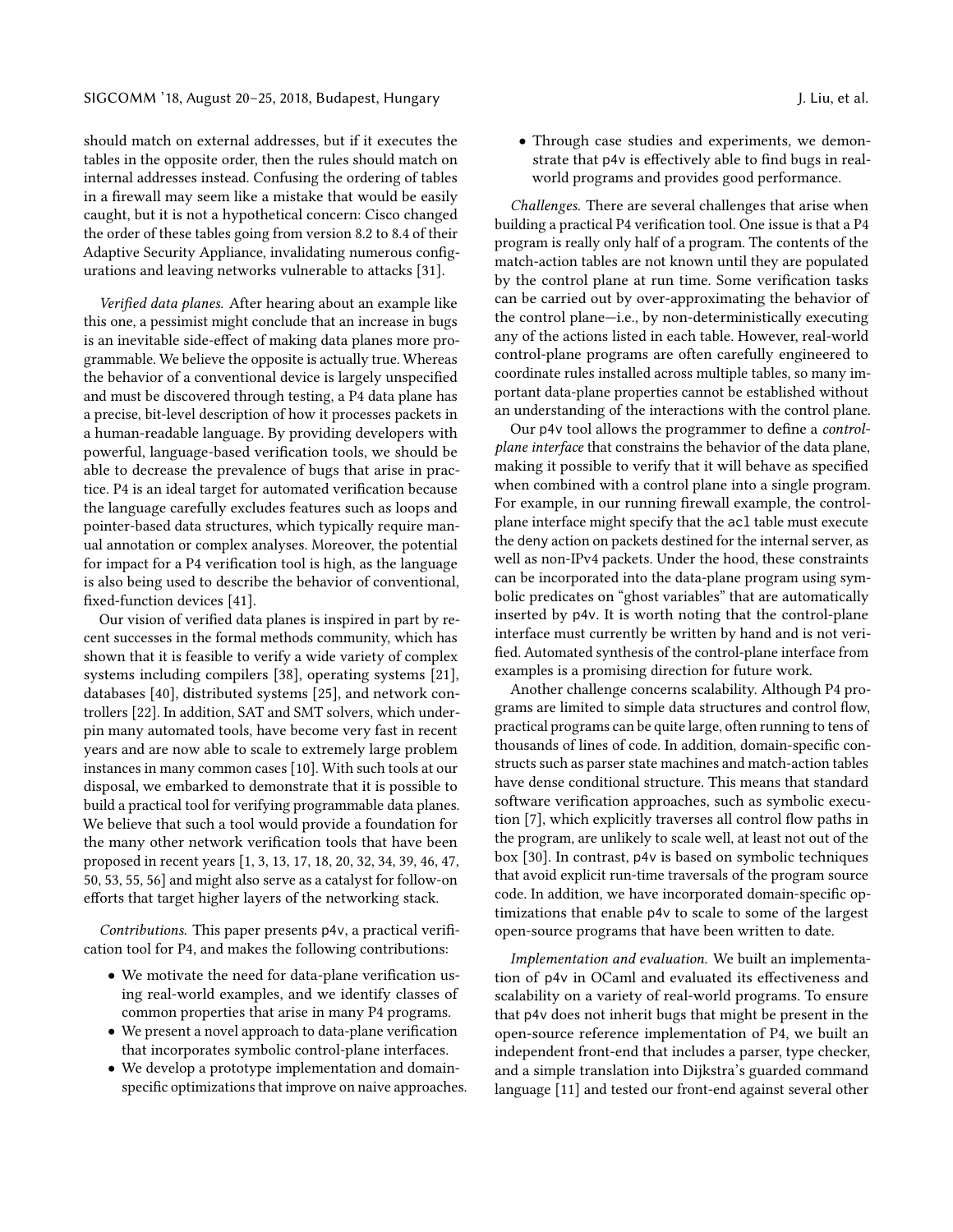```
/* Header Types */
header type ethernet t {
 fields {
  dst_addr :48;
  src_addr :48;
  ether_type :16;
 }
}
header_type ipv4_t {
 fields {
  pre_ttl :64;
  ttl :8;
  protocol :8;
  checksum :16;
  src_addr :32;
  dst_addr :32;
 }
}
/* Instances */
header ethernet_t ethernet ;
header ipv4_t ipv4 ;
                                      /* Parsers */
                                      parser start
                                         extract (ethernet);
                                         return select ( ethernet . ether_type ) {
                                           0 x800 : parse_ipv4 ;
                                           default: ingress;
                                         }
                                      }
                                      parser parse_ipv4 {
                                         extract (ipv4);
                                         return ingress ;
                                       }
/* Actions */
                                      action allow() { }<br>action deny() { drop(); }
                                      action deny () {
                                      action nop()action rewrite (saddr, daddr, port) {
                                        modify_field ( ipv4 . src_addr , saddr ) ;
modify_field ( ipv4 . dst_addr , daddr ) ;
                                       modify_field ( standard_metadata . egress_spec , port ) ;
                                      }
                                                                                                          /* Tables */
                                                                                                          table acl {
                                                                                                           reads {
                                                                                                             ipv4 . src_addr :lpm;
                                                                                                             ipv4 . dst_addr :lpm;
                                                                                                           }
                                                                                                            actions { allow; deny; }
                                                                                                          }
                                                                                                          table nat {
                                                                                                           reads {
                                                                                                             ipv4 . src_addr :lpm;
                                                                                                             ipv4 . dst_addr :lpm;
                                                                                                           }
                                                                                                            actions { rewrite; nop; }
                                                                                                          }
                                                                                                           /* Controls */
                                                                                                          control ingress {
                                                                                                           apply(acl);
                                                                                                           apply(nat);
                                                                                                          }
                                                                                                          control egress { }
```
Figure 1: Example program: **firewall.p4**.

implementations, including the P4 compiler and software simulator for Barefoot's Tofino chip [\[51\]](#page-13-26).

The p4v back-end uses the Z3 [\[9\]](#page-12-7) theorem prover to discharge verification conditions and compute counter-example traces that can be used for debugging. Using several hundred lines of control-plane annotations, we successfully verified a number of critical safety properties for switch.p4, a large program that handles dozens of different packet formats and protocols, in under three minutes. We have also used p4v to validate common optimizations used by P4 compilers, and to find bugs in existing open-source programs.

## 2 BACKGROUND ON P4

This section briefly reviews the main features of the P4 language to set the stage for the design and implementation of p4v, which is described in the following sections.

P4 [\[5,](#page-12-0) [44\]](#page-13-1) is a domain-specific language organized around packet-processing abstractions such as headers, parsers, tables, actions, and controls. The execution of a P4 program follows a simple abstract forwarding model with five distinct phases: parsing, ingress processing, replication and queuing, egress processing, and deparsing [\[6\]](#page-12-8). The declarations in a P4 program define the behavior of each of these phases. During execution, the state comprises the data extracted from packet headers, metadata supplied by the device (e.g., the ingress port that the packet arrived on) or computed by the program, as well as mutable state in counters and registers.

Figure [1](#page-2-0) gives the source code for a P4 program that implements the firewall example discussed in the last section. We illustrate the main features of P4 using this program. The left part of the figure defines the types of the headers that are manipulated by this program as well as instances of those types, one for Ethernet and another for IPv4. These instances are initially invalid, but can be made valid by the parser, which is defined in the middle part of the figure. Instances

are statically allocated and globally accessible. In addition to the instances explicitly defined by the programmer, there is also an implicit instance for standard\_metadata that keeps track of information such as whether the packet should be dropped, mirrored, or forwarded out a physical port. The parser is defined in terms of a finite state machine, where each state may extract bits out of the packet and copy them into an instance before transitioning to another state.

The bulk of the actual packet processing occurs in the ingress control, which executes the acl and nat tables in sequence. The effect of executing these tables on a given packet is not determined by the P4 program but rather by the match-action rules that are installed by the control plane at run time. Each action comprises an imperative block of code that manipulates header and metadata instances using built-in primitive actions such as modify\_field and drop. The trivial egress control does not modify any program state. The deparser is constructed by the compiler from the parser state machine, and emits each valid instance in order of dependency—i.e., ethernet followed by ipv4.

## 3 DATA-PLANE PROPERTIES

At a high level, one can classify the properties that a P4 programmer might wish to verify into three categories: general safety properties, architectural properties, and applicationspecific properties. This section discusses each of these categories using concrete examples as motivation.

General safety properties. P4 abstracts away many devicespecific details, but the language makes trade-offs between safety and performance to ensure that programs can be executed efficiently on a variety of hardware and software targets. For example, a header instance can either be valid or invalid, and reading or writing an invalid header produces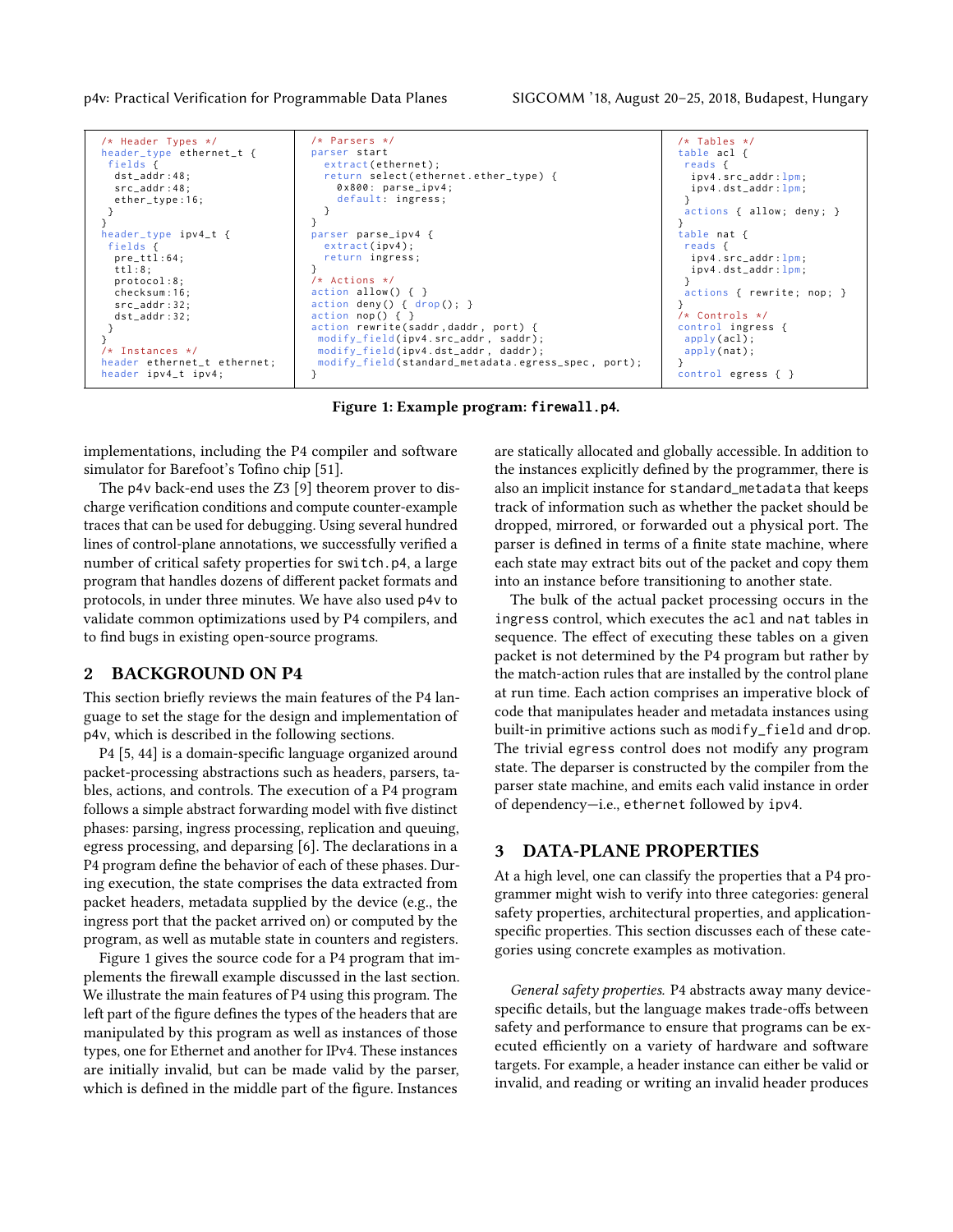an undefined result. Some targets might guarantee that headers are initialized with zeros, but the language specification does not mandate this behavior as it has a non-trivial cost on some devices. Rather, implementations are free to return an arbitrary result—e.g., random bits or the value of the same header from an earlier packet. While reading an invalid header seems innocuous, it can lead to serious bugs, such as causing the wrong rules to be matched in a table or leaking information from one packet to the next.

In our running example, reading invalid headers can lead to violations of the intended access control policy for the firewall. After the parser completes, the ipv4 header may either be valid or invalid, depending on the value of the ether\_type field. In particular, when the acl table reads the ipv4.src\_addr and ipv4.dst\_addr fields on a non-IPv4 packet, any outcome is possible. Even if the acl has been carefully populated with "whitelist" rules and a catch-all drop rule, other packets may be forwarded to internal hosts.

There are several ways we can repair the firewall to ensure that it never reads or writes invalid headers. For example, we can wrap the ingress control in a conditional:

```
if(valid(ipv4)) {apply(acl);
  apply(nat);
}
```
Alternatively, we can modify acl to read ether\_type,

```
table acl {
  reads {
    ethernet . ether_type : exact ;
    ipv4 . src_addr : lpm;
    ipv4 . dst_addr : lpm;
   }
   actions { allow; deny; }
}
```
and take care to populate the table with non-wildcard rules only when ether\_type is 0x800. We can capture this assumption by introducing an annotation:

```
assume read ( acl , ethernet . ether_type ) != 0 x800
  implies wildcard ( acl , ipv4 . src_addr )
       and wildcard ( acl , ipv4 . dst_addr )
```
Such an annotation is part of the control-plane interface, which p4v uses to constrain the rules that may be legally installed in match-action tables. This idiom, where one of the values read by the table "guards" other values, occurs often in real-world programs. Control-plane interfaces may also capture constraints that span multiple tables.

Beyond header validity, there are several other basic safety properties that are critical for ensuring that programs have consistent and portable behavior. These properties include ensuring that header stacks are only ever accessed within statically declared bounds, that arithmetic operations do not overflow, and that the compiler-generated deparser emits all headers that are valid at the end of the egress pipeline. While these properties are straightforward to verify by hand in small programs, they can quickly become unmanageable in larger programs—imagine trying to reason about whether a given header is valid in the middle of thousands of lines of code that implement multiple layers of tunneling. Fortunately, because these properties can be checked using simple, local tests on program state, we can annotate programs with suitable checks automatically and verify them using p4v.

Architectural properties. In the abstract forwarding model used to execute P4 programs [\[5,](#page-12-0) [6\]](#page-12-8), forwarding decisions are communicated from the ingress phase to the queuing and replication phase through standard metadata. For example, to indicate that the packet should be forwarded out on a particular physical port, the ingress control can set the egress\_spec field to the value of that port. The queuing and replication engine takes the metadata and interprets it, performing actions such as dropping the packet, creating a clone, or moving the packet across to the egress control. However, it is easy to make mistakes such as specifying conflicting forwarding operations (e.g., drop and multicast), specifying operations that are unimplementable (e.g., recirculating the packet an excessive number of times), or forgetting to make a forwarding decision at all, letting the target decide what to do with the packet. There are also restrictions on certain metadata fields—e.g., in the egress control, egress\_port is read-only and writes to it are silently ignored.

To ensure that P4 programs behave predictably and are portable across different targets, it is important to ensure that metadata is used correctly. For example, we typically want to ensure that the ingress control either assigns a value to the egress\_spec field or invokes the drop primitive. However, due to the large variety of packets that arise in practical programs and the fact that tables are fundamentally nondeterministic, it can be easy to forget to specify the behavior on some control paths. For example, in the firewall program, if we address the issues related to header validity by wrapping both tables in a conditional statement, then packets that lack a valid ipv4 header will not have a well-defined forwarding behavior. More subtly, the same issue can arise with packets that have an ipv4 header. Specifically, consider what happens if the the packet misses in the acl table and executes the nop action in the nat table. As should be clear, we cannot address the problem in either case, without making assumptions about the forwarding rules that the control plane will eventually install in the match-action tables. For example, we could insist that every packet not blocked by the acl table must be rewritten by the nat table:

```
assume action (acl) != deny
  implies action (nat) = rewrite
```
As with safety properties, the p4v tool can automatically annotate programs with local tests that check for violations of these and other architectural properties.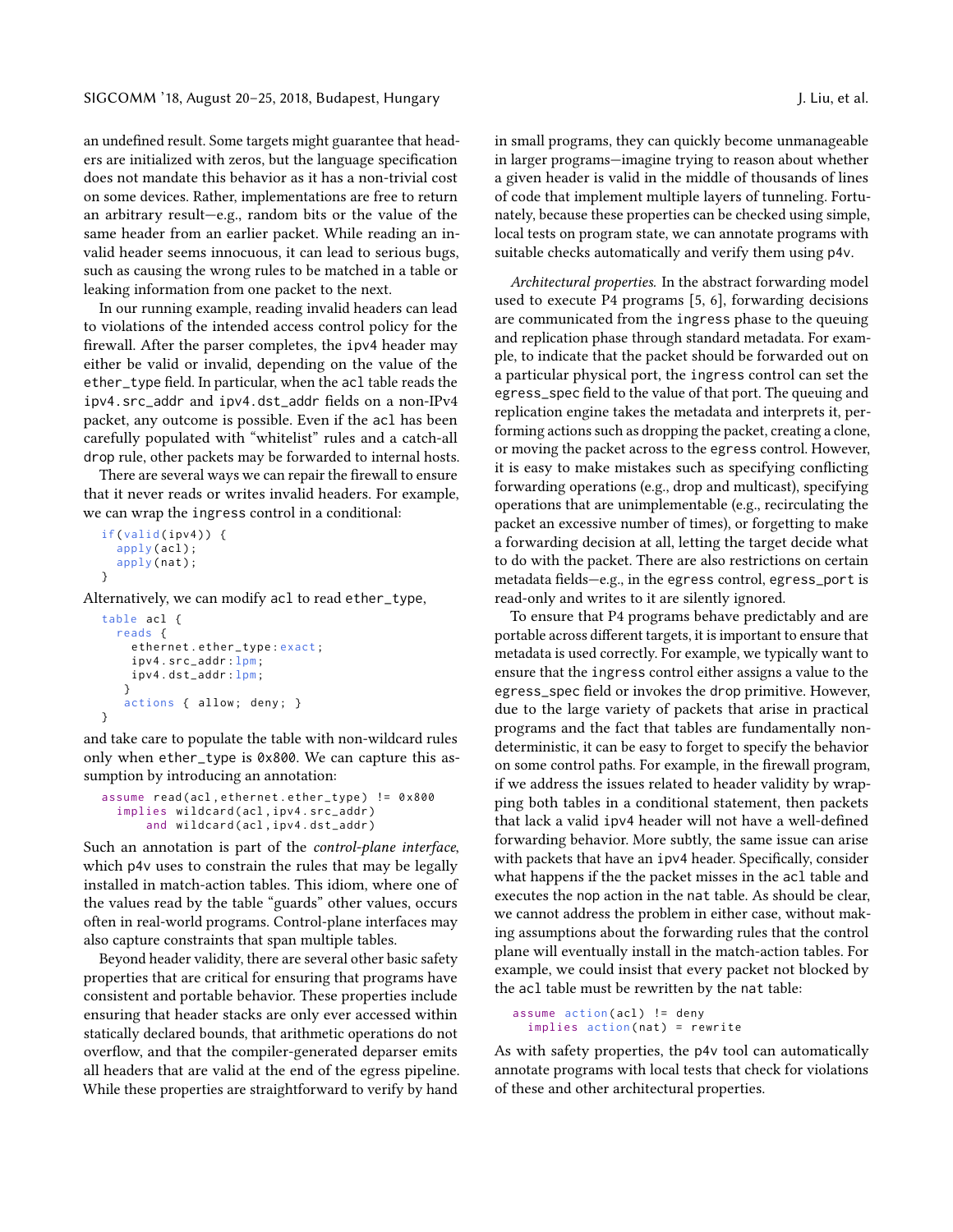p4v: Practical Verification for Programmable Data Planes SIGCOMM '18, August 20–25, 2018, Budapest, Hungary

Program-specific properties. Of course, there are also many properties that are important for ensuring the correctness of specific programs. For example, the designer of a switch might want to check that broadcast traffic is handled correctly, while the designer of a router might want to check that the IPv4 ttl field is correctly decremented on every packet. Or, in the firewall example, as discussed previously, we might want to prove that a given internal server is isolated from the rest of the network. To do this, we can add annotations to the ingress control in the program itself:

```
if (valid(ipv4)) {@pragma assume ipv4 . dst_addr == D
 apply(acl);
 apply(nat);
  @pragma assert D == 10.0.0.99 implies drop
}
```
The first annotation records the value of the IPv4 destination address using a "ghost variable" D. The p4v tool allows the programmer to introduce logical variables that facilitate formal reasoning, provided they do not affect the execution of the program. In this case, D records the initial value of the destination address, prior to possible modifications by the nat table. The second annotation asserts that if the packet is destined for the internal server (identified by 10.0.0.99), then it will be dropped after both tables are executed. Again, this property cannot be proven without making extra assumptions about the forwarding rules installed in those tables. For example, we could stipulate that the appropriate forwarding rule must be installed in the acl table:

```
assume reads ( acl , ipv4 . dst_addr ) == 10.0.0.99
  implies action (acl) = deny
```
This annotation, which mentions the particular host needed to prove a program-specific property, is somewhat unusual. More commonly the control-plane interface consists of symbolic predicates that express generic constraints on the rules that may be installed in match-action tables.

## 4 VERIFICATION METHODOLOGY

This section outlines the techniques we use to verify P4 programs. We closely follow Dijkstra's classic approach to program verification based on predicate transformer semantics [\[11\]](#page-12-6). That is, we first build a first-order formula that captures the execution of the program in logic, leveraging the fact that P4 programs denote functions on finite sequences of bits (i.e., packets) parameterized on finite state (i.e., switch registers), and then use an automated theorem prover to check whether there exists an initial state that leads to a violation of one or more correctness properties. Although much of this approach is standard (e.g., it also underpins modern program verifiers such as Boogie [\[2\]](#page-12-9) and Dafny [\[36\]](#page-13-27)) we review it here for the sake of completeness, and to provide

<span id="page-4-0"></span>

| Variables   | x                     |             |
|-------------|-----------------------|-------------|
| Expressions | e.                    |             |
| Predicates  | $P ::= e_1 = e_2$     | Equality    |
|             | $P_1 \wedge P_2$      | Conjunction |
|             | $P_1 \vee P_2$        | Disjunction |
|             | $P_1 \Rightarrow P_2$ | Implication |
|             | $\neg P$              | Negation    |
| Commands    | $c ::= x := e$        | Assignment  |
|             | $c_1$ ; $c_2$         | Sequence    |
|             | $c_1 \mid c_2$        | Choice      |
|             | assume(P)             | Assumption  |
|             | assert(P)             | Assertion   |
|             |                       |             |

Figure 2: Guarded Command Language (GCL).

background for the extensions to this approach, which are discussed in later sections.

One of the key challenges we faced in building p4v is that the P4 language lacks formal semantics. The language specification is generally well-written [\[44\]](#page-13-1), but the precise meaning of many constructs is not entirely clear. For example, because P4 lacks a static type system, the meaning of arithmetic operations is not always well-defined: depending on its bit width, adding x to itself might either produce 2x or a value less than x if the addition overflows. Worse, if x is a parameter to an action, its width may be truly arbitrary.

To address this challenge, we defined a translation from P4 programs to Guarded Command Language (GCL), an imperative language with non-deterministic choice (see Figure [2\)](#page-4-0) [\[11\]](#page-12-6). We chose to define the semantics of P4 by translation, rather than developing operational semantics [\[33,](#page-13-28) [42\]](#page-13-29), for several reasons. First, because our semantics is defined by translation into a core language, it will be easy to add support for extensions and even new language versions, such as  $P4_{16}$  [\[45\]](#page-13-2). To add support for a new language version, we simply have to update the front-end. Second, using GCL allows us to leverage decades of prior work on program verification, including optimizations that are critical for scaling performance to large programs such as switch.p4.

Our translation is defined in terms of a compositional, top-down traversal of the P4 program. It handles the full P4 language including parsers, controls, tables, and actions, as well as parser exceptions, parser value sets, action profiles, checksums, registers, and meters. The front-end works by first allocating state for each header and metadata instance, and then translating each parser, action, and control into a top-level imperative procedure. Although P4 parsers may contain loops, we unroll them, following the reference compiler, using a simple analysis to detect unproductive cycles that do not extract any headers from the packet. We use a variant of a standard type-inference algorithm to assign types to expressions [\[48\]](#page-13-30), inserting casts to convert between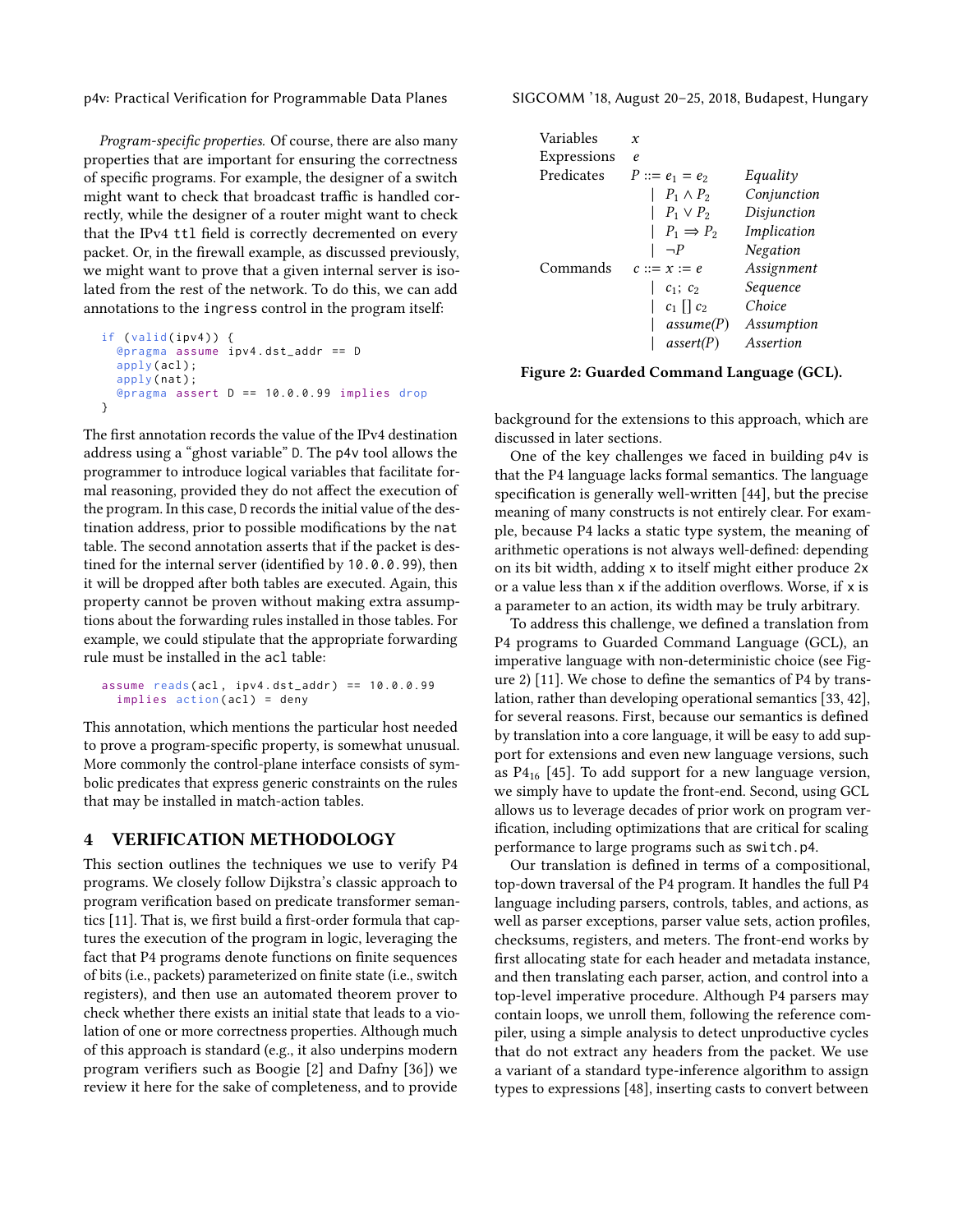<span id="page-5-0"></span>SIGCOMM '18, August 20–25, 2018, Budapest, Hungary J. Liu, et al.

| $wlp(x := e, Q)$     | ≜ | O e/x                            |
|----------------------|---|----------------------------------|
| $wlp(c_1; c_2, Q)$   | ≜ | $wlp(c_1, wlp(c_2, Q))$          |
|                      | ≜ |                                  |
| $wlp(c_1    c_2, Q)$ |   | $wlp(c_1, Q) \wedge wlp(c_2, Q)$ |
| wlp(assume(P), Q)    | ≜ | $P \Rightarrow Q$                |
| wlp(assert(P), Q)    |   | $\triangle$ $P \wedge Q$         |
|                      |   |                                  |

#### Figure 3: Verification conditions for GCL.

boolean values and bit values and adjust widths and signs as appropriate. Whenever we encountered a P4 construct with unclear semantics, we discussed the intended behavior with key members of the open-source community to ensure that our interpretation was consistent with their expectations.

The most interesting aspect of the translation is the case for match-action tables. As tables are populated by the control plane, we do not know which action (if any) will be executed on the packet. Accordingly, we translate each table application into a non-deterministic choice between the actions declared for the table and, if the table doesn't declare a default action, a "no-op" action for when the table misses. For example, the translation of apply(acl) is the following:

## assume(true) [] allow() [] deny()

The first command encodes a "no-op" operation for the case where the packet misses in the table.

We have successfully run our front-end on all the programs in the test suite distributed with the reference P4 compiler, among others. To ensure that the p4v front-end captures the intended semantics of P4, we developed a tool that symbolically executes the GCL code to generate inputoutput tests. We ran these tests on the P4 compiler and software simulator for Barefoot's Tofino chip. Hence, we have strong evidence that our "tested semantics" is consistent with existing implementations of P4 [\[23\]](#page-13-31).

To verify the GCL code, we first compute a formula that captures the weakest constraints on the initial state that are sufficient to ensure that no assertion will fail, and we check whether the predicate is valid using the Z3 theorem prover [\[9\]](#page-12-7). If the formula is not valid, Z3 gives us a counterexample that we can convert into a concrete trace through the program [\[37\]](#page-13-32). We have found these counter-example traces invaluable when debugging large programs.

Figure [3](#page-5-0) gives the formal definition of a function wlp (for weakest liberal preconditions [\[11\]](#page-12-6)) that computes verification conditions for a GCL command c and postcondition Q, which is initially true. Most of the cases are intuitive: assignment substitutes the expression for the variable in the postcondition, sequential composition threads the postcondition through  $c_2$  then  $c_1$ , and non-deterministic choice computes the conjunction of the weakest preconditions for  $c_1$  and  $c_2$ . The cases for assumptions and assertions handle annotations used in program-specific properties such as

<span id="page-5-1"></span>Tables  $t$ <br>Actions  $a$ Actions *a*<br>Keys *k* Keys *k*<br>Expressions *e* Expressions  $e ::= \dots$  $reach(t)$  Reaches<br>reads(t, k) Reads  $reads(t, k)$  Reads<br>wildcard(t, k) Wildcarded  $\textit{wildcard}(t, k)$  Wilds<br>hit(t) Hits <sup>|</sup> hit(t) Hits  $miss(t)$  Misses<br>  $action(t)$  Action |  $action(t)$  Action<br>|  $action \, data(t, a, x)$  Action |  $action_data(t, a, x)$  Action data

#### Figure 4: Expressions used in control-plane interfaces.

the firewall example. Assumptions produce an implication from the assumed formula to the postcondition, while assertions conjoin the asserted formula with the postcondition. The verification conditions for a P4 program  $p$  are given by  $wlp(c, true)$ , where c is the translation of p into GCL.

## 5 CONTROL-PLANE INTERFACE

By itself, a P4 program does not fully specify the semantics of a data plane, which makes it impossible to fully verify many programs without additional knowledge of the control plane. One way to work around this problem is to delay verification until the forwarding rules are known. By combining the program and the forwarding rules, one obtains a deterministic program that can be verified. Indeed, a recently proposed tool based on symbolic execution follows this approach [\[19\]](#page-13-33). However, this approach has several drawbacks: it changes verification from a compile-time to a run-time task, and it requires repeatedly verifying the program every time the rules change, which would become expensive if done naively.

We follow a different approach in p4v: we constrain the behavior of the control plane using symbolic constraints in a control-plane interface. Figure [4](#page-5-1) defines syntax for the additional expressions that can be used to define the controlplane interface. The expression  $reach(t)$  is set to 1 if the execution reaches an application of  $t$ . The expression  $reads(t, k)$ is set to the data-plane value read by  $t$  identified by  $k$ . Similarly, wildcard $(t, k)$  evaluates to 1 if the value identified by k is matched against an all-wildcard pattern. The expressions  $hit(t)$  and miss(t) evaluate to 1 if executing the table hits and misses respectively. Finally, the expression action\_data(t,  $a, x$ ) returns the value of the action data for parameter  $x$  in action  $a$  of table  $t$ .

Note that the control-plane interface is formulated using symbolic constraints on the data-plane execution—i.e., we do not need to specify the exact values of the forwarding rules that will be installed into the match-action tables at run time. In fact, we can go a step further and write down constraints that involve multiple tables. For example, we can stipulate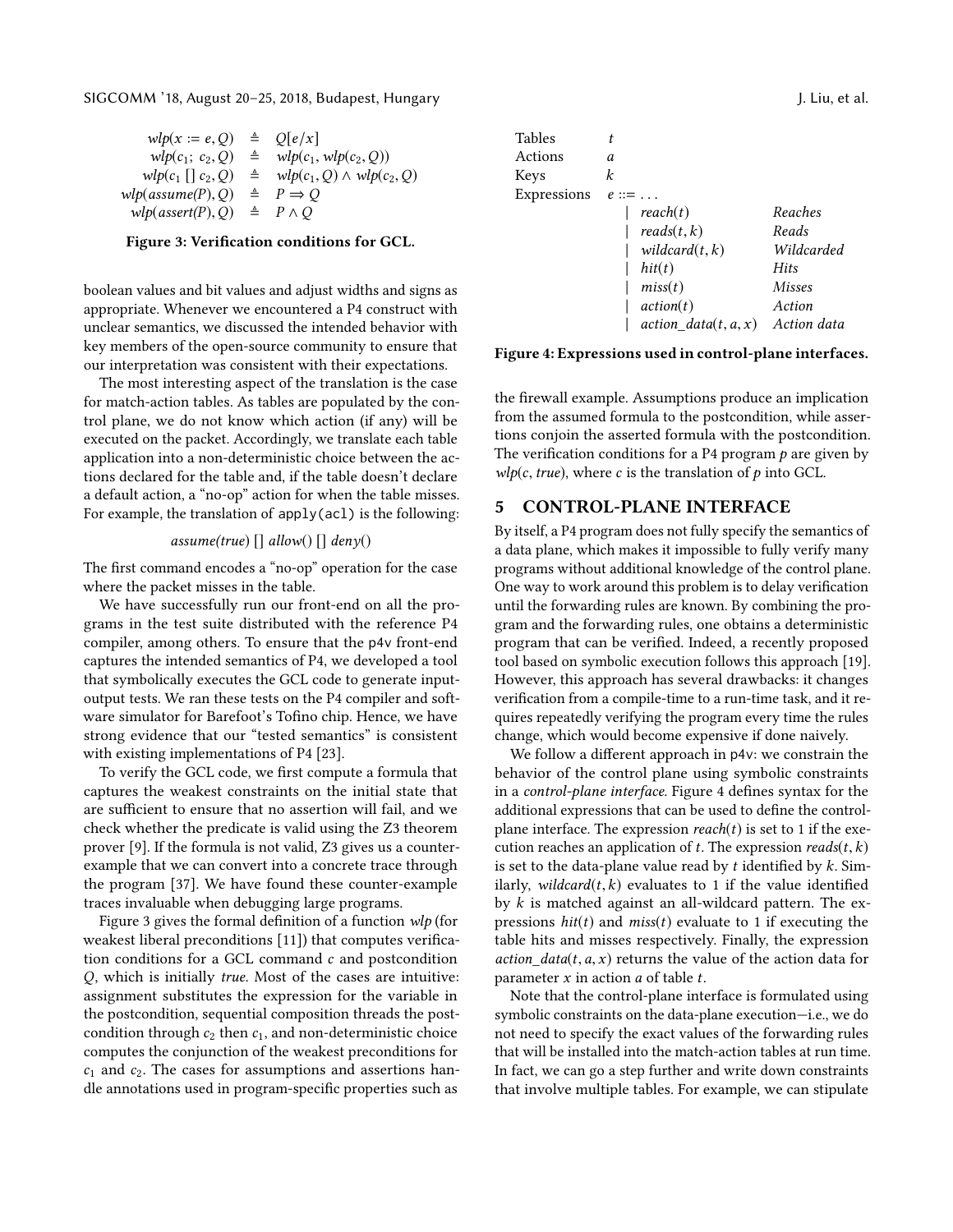p4v: Practical Verification for Programmable Data Planes SIGCOMM '18, August 20–25, 2018, Budapest, Hungary

<span id="page-6-0"></span>

Figure 5: **p4v** system architecture.

that if table  $t$  hits, then table  $u$  must also hit, or that if table t executes action  $a$ , then table  $u$  must execute action  $b$  or action c. We used such multi-table assumptions in verifying properties of switch.p4—e.g., to rule out cases where an IPv4 packet processed by a table early in the pipeline is then processed using actions for IPv6 packets later in the pipeline.

A natural question to ask at this point is how these controlplane assumptions are integrated into the program. The next section presents the implementation in detail, but the highlevel idea is as follows: we instrument the program with ghost variables to keep track of which tables and actions are executed, we translate the control-plane interface into a logical formula involving those ghost variables, and finally we predicate every assertion in the program on this formula.

A limitation of our approach is that we require programmers to write control-plane interfaces by hand. While it is likely that many interfaces could be automatically inferred, the tool does not currently provide this functionality. In addition, the control-plane interface is unverified code: overly constraining the control plane may ease data-plane verification but make it difficult or even impossible to implement the control plane. One way to guard against this situation is to statically check that the control-plane interface can be satisfied, and dynamically check that it is compatible with the rules actually installed at run time. For the latter task, we can use p4v itself, by combining the P4 program and the forwarding rules into a deterministic program as described earlier. In the future, we plan to explore more sophisticated approaches such as building an efficient run-time monitor or even statically verifying the control-plane code itself.

#### 6 IMPLEMENTATION

This section discusses our p4v implementation, which comprises approximately 17,500 lines of OCaml code. Figure [5](#page-6-0)

shows the overall architecture, with each of the intermediate representations produced during verification of a program.

Parsing and type checking. The first phase of the p4v frontend parses and type-checks the P4 program. This phase is mostly standard, although some care is needed when inferring types— $P_{14}$  is an untyped language, and yet the semantics of many arithmetic operations depends on the types of the operands. Our tool uses a standard algorithm to generate and solve type constraints [\[48\]](#page-13-30). We resolved ambiguities in the language specification by consulting with the developers of the open-source reference implementation of P4.

To gain further confidence in our semantics, we tested it using Barefoot's proprietary P4 compiler. We built a symbolic executor for GCL and combined it with Z3 to create a tool for generating packet tests and table configurations, similar to p4pktgen [\[43\]](#page-13-34). Some modifications to the GCL translation were required to model Tofino-specific features and primitives. We then used this tool to generate tests for a variety of programs, including a Tofino-specific variant of switch.p4. We ran the generated tests on a software model of the Tofino chip and checked that they passed.

Instrumentation. The next phase of the front-end instruments the program with "zombie" state that keeps track of information about the execution of tables and actions at run time.<sup>[1](#page-6-1)</sup> The zombie state for each table records: whether the table was reached, which values were read by the table, whether the packet hit or missed, which action was executed, and which action data was supplied to the action. For example, given the following source program,

```
action a(x) { modify_field (m.g, x); }
table t {
 reads { m . f : exact; }
 actions { a; }
}
...
apply(t);
```
p4v generates the following instrumented program:

```
_p4v_zombie . reach_t := 1;
-p4v_zzombie . reads_t := m.f;
{ /* Code for miss */
  -p4v_zzombie.hit_t := 0; }
\lceil]
{ /* Code for hit with action a */
  -p4v_zzombie.hit_t := 1;
  -p4v_zzombie t_a-x := <?>;
  -p4v_zombie . action_t := 1;
  m.g := p4v_zzombie.t_a_x
```
Here, <?> denotes an arbitrary "havoc" value, as the action parameter is supplied by the control plane and is unknown.

<span id="page-6-1"></span><sup>&</sup>lt;sup>1</sup>We call this extra state "zombie" state because it is ghost state for the control plane, which is the "brains" of the network.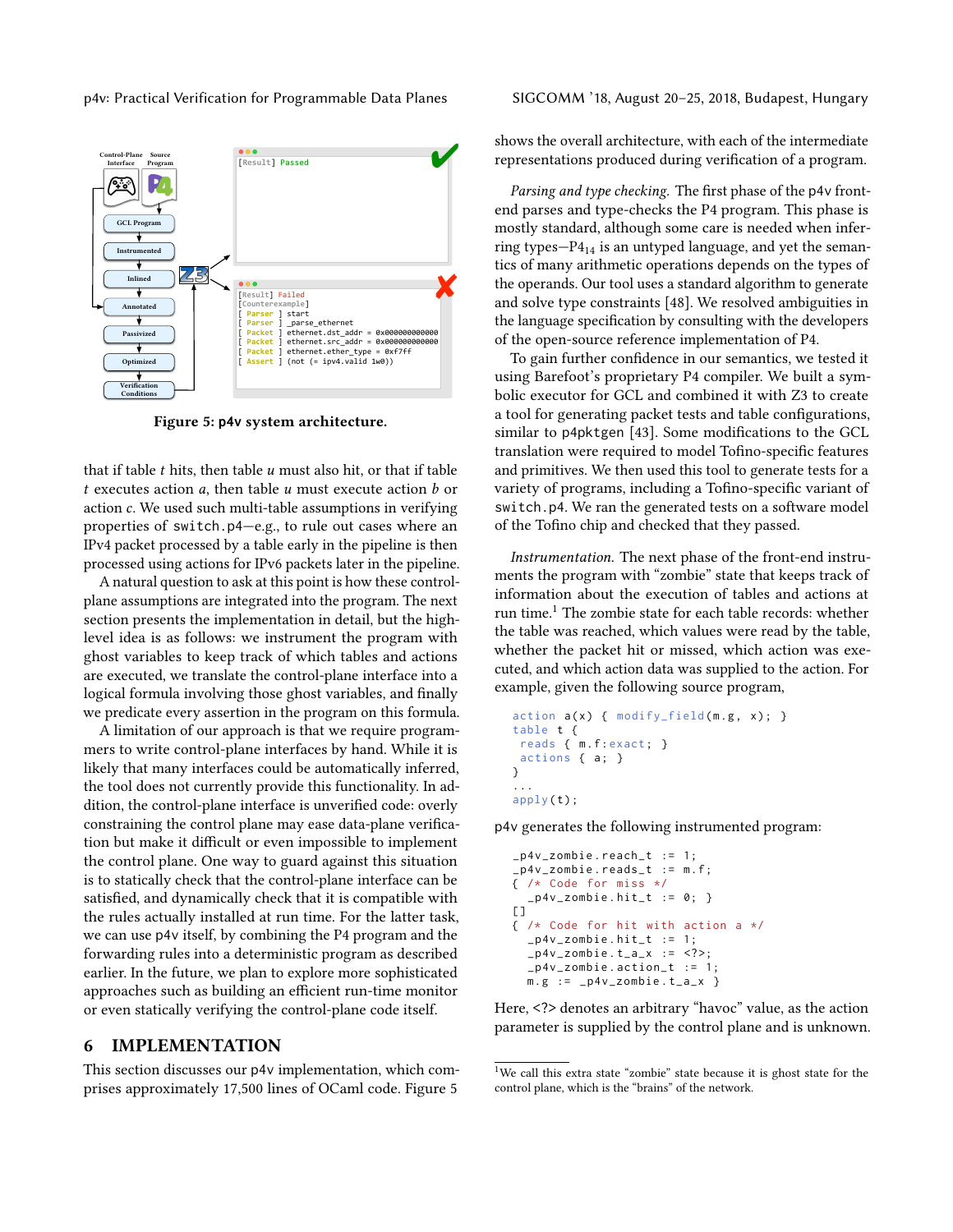SIGCOMM '18, August 20–25, 2018, Budapest, Hungary J. Liu, et al.

Inlining. The next phase uses a standard inlining algorithm to eliminate procedure calls and generate a GCL command that captures the semantics of the original P4 program. Inlining enables other optimizations and simplifies verificationcondition generation but it can dramatically increase the size of the program, since it expands each procedure call into its body. Fortunately, by taking advantage of the domainspecific structure of P4 programs, we can avoid this blowup in some important cases. Recall the parser for the firewall example in Figure [1,](#page-2-0) which handles Ethernet and IPv4. If we naively inline the calls to ingress, we will end up with two copies of the code for the rest of the program. However, because the last statement in every parser state is a transition to another state (or an error handler), we can place one copy of the ingress code at the end of the start state, and allow the other paths to simply "fall through" to this code. This optimization significantly improves performance in programs with complex parsers.

Annotation. The next program transformation weaves the control-plane interface into the P4 program. The main challenge in doing this is overcoming the mismatch between the control plane's global, table-oriented perspective, and data plane's local, packet-oriented perspective. In particular, because the control-plane interface may contain constraints that involve multiple tables, weaving the constraints into the program is non-trivial. The p4v tool first converts the control-plane interface into a logical formula, using the ghost variables inserted during an earlier phase, and then predicates every assertion in the program on the resulting formula. For example, if I is the formula corresponding to the controlplane interface, then the translation maps an occurrence of assertion *assert*(*P*) to *assert*( $I \Rightarrow P$ ). The effect is to treat the control-plane interface as being in force at every program point. It follows that the programmer must not write constraints that are only valid at specific program points. This is not difficult to do in practice—e.g., we can predicate the constraint  $action(t) == a$  on the assumption  $reach(t)$ .

Passivization. Careful readers may have noticed that the algorithm for generating verification conditions shown in Figure [3](#page-5-0) is exponential in the worst case. The blowup results from the cases for assignment, which substitutes an expression for each copy of a variable in the predicate, and for choice, which contains two copies of the postcondition. A seminal paper by Flanagan and Saxe [\[16\]](#page-13-35) developed an alternate algorithm that generates predicates that are only quadratic in the size of the program. The key insight behind their algorithm is to convert programs into "passive form," similar to single-static assignment, where every assignment is replaced with an assumption about the state of the program at that point. We rely on their efficient algorithm in p4v—indeed, it is critical to scale up to large programs.

Optimizations. The next phase implements several standard compiler optimizations, such as constant propagation and dead code elimination, to shrink the size of the program, and ultimately the size of the formula that must be passed to the SMT solver. These optimizations are key for improving the overall performance of p4v—e.g., checking header validity for switch.p4 with these optimizations disabled did not terminate after 10 minutes. Note, however, that like the rest of the p4v front-end, these optimizations must be trusted—a bug could cause the tool to produce an incorrect result.

Verification conditions. The next phase takes the optimized, passive program and uses the Flanagan-Saxe algorithm to generate verification conditions, producing a single logical formula that we hand off to the Z3 theorem prover. To check whether the formula is valid, we ask Z3 if its negation is satisfiable. If not, then the program is guaranteed to be correct, because the weakest preconditions are valid. On the other hand, if it is satisfiable, then Z3 returns a model that provides a counter-example to the property being checked.

Counter-example generation. In the case where verification fails, the final step is to convert the model produced by Z3 back into a human-readable trace [\[37\]](#page-13-32). We use depth-first search on the program to find some assertion whose formula evaluates to false in the model, and then trace our steps backwards to populate the rest of the trace. We report the initial value of the packet headers, and the sequence of parser states and tables executed to reach the failed assertion. Figure [5](#page-6-0) gives an example of a counter-example trace.

## 7 CASE STUDIES

This section presents our experiences verifying a variety of properties on a range of real-world programs using p4v.

## 7.1 Header validity for **switch.p4**

In the first case study, we verified that switch.p4 never accesses a field of an invalid header. As discussed previously, this general safety property should hold in every program to avoid undefined behavior. It is also an interesting property to study because it requires reasoning about nearly every line of code in the program.

As background, switch.p4 is a large program that consists of roughly 5600 lines of code and implements essentially all of the functionality found on a modern data center switch, including L2 switching, L3 routing, multicast, LAG, ECMP, tunneling, ACLs, MPLS, multi-device fabrics, and mirroring. These features can be selectively enabled or disabled to save resources, allowing for sets of feature configurations. We conducted our case study using the default configuration with in-band network telemetry disabled. This modified configuration has 58 parse states and 120 tables in total.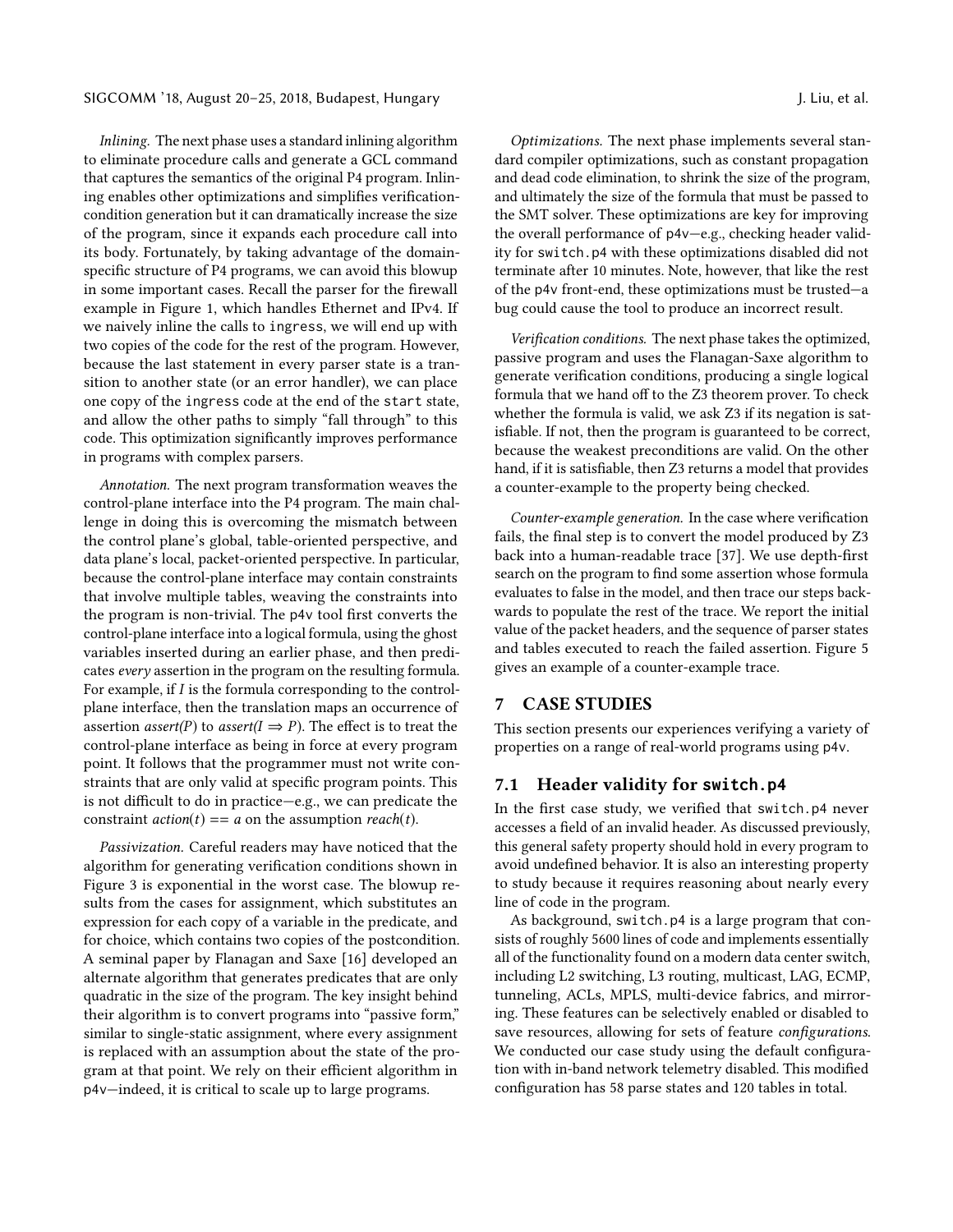We used p4v to automatically insert an assertion before each read or write of a header field that checks whether the corresponding header instance is valid at that program point. For example, just before the following P4 statement,

modify\_field (mpls [0]. bos, 0x1);

p4v would insert the annotation,

assert valid (mpls [0]. valid)

which checks that mpls[0] is valid at the point of access.

Verification took 2 minutes 48 seconds on an Intel Core i7- 7500U laptop with 23 GiB RAM and required a control-plane interface with 143 distinct clauses (769 lines of code), along with 38 single-line pragmas to specify ghost variables for representing the validity of various headers at key points in the program. The annotations can be categorized as follows:

- Default actions: switch.p4 does not assign default actions to many tables, but the control plane initializes all tables with a default action. Annotations describing default actions were needed for 31 of 120 tables.
- Inter-device fabric traffic: switch.p4 assumes that interdevice fabric traffic is well-formed—e.g., if the packet has been classified as ordinary unicast, then none of the tunnel headers should be valid. 14 annotations express these well-formedness properties.
- Table actions: A P4 table supports all combinations of matches and actions, but the control plane rarely intends to use all combinations. 66 annotations explicitly disallow specific nonsensical action combinations.
- Table reads: Some tables match on the validity of a header while at the same time performing a ternary match on one of its fields. This could result in an undefined read unless the ternary match has "don't care" bits in every rule where validity is false. 10 annotations fall in this category.
- Action data: 14 annotations stipulate that only certain values will be supplied as parameters to actions.

The remaining annotations correspond to bugs in switch.p4, where each additional annotation is akin to an XFAIL, describing known bad behavior. In total, we found 10 bugs in switch.p4. Two were parser bugs, which parsed packets that were not supported by the rest of the pipeline. For example, the parser allowed L3 Geneve tunnels (which do not have an inner Ethernet header), whereas the tunnel-decapsulation code assumed L2 Geneve tunnels only and unconditionally copied the inner\_ethernet header. One bug was an orderof-operations error, in which fields were modified in a header before the header was added. Two bugs were in tables that incorrectly permitted the nop action to be taken. Another bug was in the actions for terminating L3 MPLS tunnels, which erroneously read the inner\_ethernet header. Three bugs correspond to multi-table constraints that the designers of switch.p4 believe hold, but do not see how to enforce

using the control plane. The final bug was found in which a table read invalid state in its match key.

Overall, the control-plane interface for switch.p4 was developed by a single programmer working for approximately three days in aggregate, spread over two weeks. All told, we found the annotation burden reasonable. The annotations total roughly 14% of the lines of P4 code, but this represents only a very small fraction of the tens of thousands of lines of code that make up the control plane. Moreover, two p4v features greatly eased the burden: fast verification times and intuitive counterexample traces, which quickly pointed the way to identifying missing control-plane assumptions.

## 7.2 NetCache parser roundtripping

In the second case study, we attempted to verify an important architectural property for NetCache, a program that implements an in-network key-value store on a P4-programmable target [\[29\]](#page-13-5). Many P4 targets, including PISA [\[5,](#page-12-0) [6\]](#page-12-8), deparse the headers into a byte stream at the end of the ingress pipeline, and then reparse the byte stream back into headers after replication and queuing and before executing the code in the egress pipeline. To prevent data from being corrupted or lost, it is important that the programmer-specified parser and compiler-generated deparser compose to the identity function. For example, if the IPv4 header is removed in the ingress pipeline, but the programmer neglects to set the EtherType field to a new value, then the egress parser will attempt to populate the IPv4 header using bits from another header or the packet payload, producing a mangled result.

We used p4v to automatically insert assertions into Net-Cache to check that the information in each header is correctly preserved when processed using the deparser and the parser. For example, at the end of the ingress pipeline, p4v inserts assumptions to record the validity of the Ethernet header and the values of its fields as ghost variables:

```
assume _p4v_roundtrip . ethernet . valid
  iff valid (ethernet);
assume _p4v_roundtrip . ethernet . dst_addr ==
  ethernet . dst_addr ;
assume _p4v_roundtrip . ethernet . src_addr ==
  ethernet . src_addr ;
assume _p4v_roundtrip . ethernet . ether_type ==
  ethernet . ether_type ;
```
At the start of the egress pipeline, it inserts the following assertions to check that the Ethernet header is preserved on the round-trip through the deparser and the parser.

```
assert valid ( ethernet )
  iff _p4v_roundtrip . ethernet . valid == 1;
assert valid ( ethernet )
  implies _p4v_roundtrip . ethernet . dst_addr ==
      ethernet . dst_addr
  and _p4v_roundtrip.ethernet.src_addr ==
      ethernet . src_addr
  and _p4v_roundtrip . ethernet . ether_type ==
      ethernet . ether_type ;
```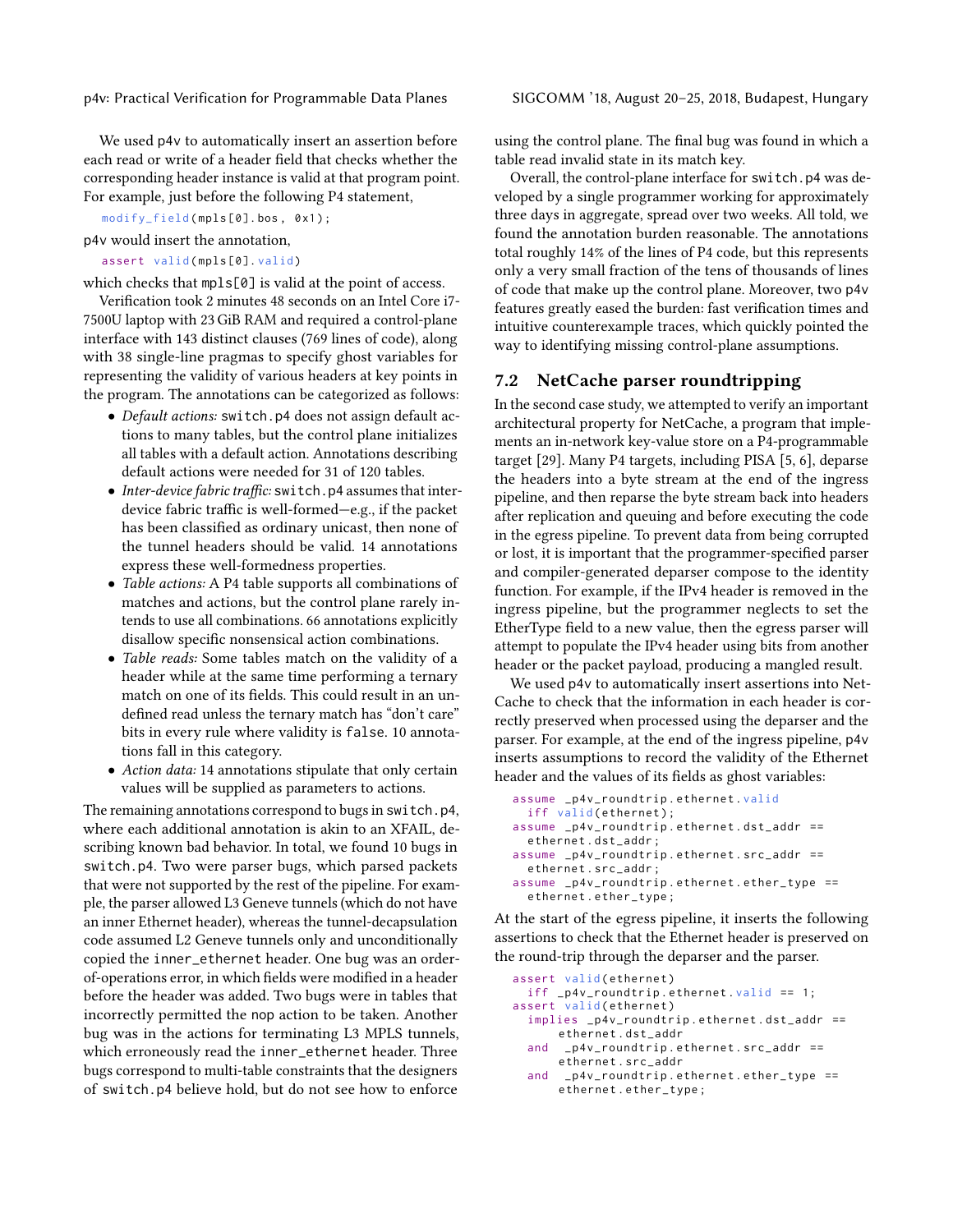SIGCOMM '18, August 20–25, 2018, Budapest, Hungary J. Liu, et al.

```
action set_mirror_bd(bd) {
modify_field ( egress_metadata . bd , bd ) ;
}
table mirror {
 reads { i2e_metadata.mirror_session_id : exact; }
 actions {
 nop ;
  set_mirror_nhop ;
  set_mirror_bd ;
 }
}
action outer_replica_from_rid(bd, ...) {<br>modify_field(egress_metadata.bd, bd); ...
}
action inner_replica_from_rid ( bd , ...) {
 modify\_field ( egress\_metadata.bd, bd); ...}
table rid {
 reads { intrinsic_metadata.egress_rid: exact; }
 actions {
  nop ;
  outer_replica_from_rid ;
  inner_replica_from_rid ;
 }
}
```
#### Figure 6: Action dependency between tables.

We wrote a control-plane interface with 93 annotations that specify the default actions of tables. This interface, which was derived in a few minutes from the static controlplane provided with NetCache, was sufficiently strong to establish header validity, with one exception. It turns out the NetCache header may be invalid after parsing, but is always accessed at the start of the ingress pipeline. We added an extra annotation to limit verification to packets with a valid NetCache header.

Unfortunately, the round-tripping property fails to hold for NetCache. It took p4v 3 minutes 35 seconds to discover this and print a counter-example on an Intel Core i7-7500U laptop with 23 GiB RAM. NetCache uses a packet format with standard Ethernet, IPv4, and UDP headers, followed by a custom header containing an op-code and key, and finally an optional header containing a value. Together, these headers encode operations such as  $get(k)$  and  $put(k, v)$ . The root of the bug is in the P4 implementation of the  $put(k, v)$  operation: the code correctly writes the value  $v$  into stateful registers and invalidates the optional header but it fails to update the op-code. Hence, the egress parser attempts to re-parse the optional value header. If the packet is sufficiently long then it will extract the required bits from the payload, but if it is not, then the parser will transition to an error state and the packet will be dropped. We reported this issue to the NetCache developers who confirmed it is indeed a bug.

## 7.3 NetPaxos bug

In the third case study, we analyzed an application-specific property of NetPaxos [\[8\]](#page-12-10), a P4 implementation of the Paxos consensus protocol [\[35\]](#page-13-36). As originally discovered by the developers of P4-Assert [\[19\]](#page-13-33), the published P4 implementation

of NetPaxos contains a serious bug: the action that compares the round number from the arriving packet with the round number stored at the switch sets the drop flag of the arriving packet by default, under the assumption that the packet should be dropped. However, the code does not reset the drop flag if the round number in the packet is greater than the stored round number. As a result, consensus is not reached.

We were able to identify the root cause of this bug adding an assumption and assertion that, together, state that if the Paxos header is valid, and the round number of the packet is greater than the round number at the switch, then the packet should not be dropped.

```
assume valid (paxos)
  implies local_metadata . round <= paxos . rnd
assert valid (paxos)
  implies local_metadata . set_drop == 0
```
On an Intel Core i7-7500U laptop with 23 GiB RAM, it took p4v 159 milliseconds to produce a counter-example trace that exercises the bug. We also confirmed that the bug is present by inverting the assertion:

```
assert valid (paxos)
  implies local_metadata . set_drop == 1
```
This case study illustrates another use case for p4v: assertstyle debugging. Hardware targets don't typically come with debuggers, making it difficult to diagnose the root causes of observed anomalies. By adding an assertion that captures the correct (non-anomalous) behavior of a program with a bug, we can use p4v to generate a counterexample trace. In the case of NetPaxos, the first counterexample returned by p4v indicated a missing control-plane annotation, and the second counterexample identified the actual bug.

### 7.4 Enabling compiler optimizations

In the fourth case study, we explored how p4v can be used to enable compiler optimizations that would be difficult or impossible to implement using traditional analysis techniques. Table placement is one of the key tasks performed by a P4 compiler, which attempts to maximize parallelism while respecting data dependencies. However, since the compiler lacks information about how the tables will be populated with rules by the control plane, it is often difficult to determine which dependencies are genuine and which are spurious. Using p4v and a suitable control-plane interface, we can verify that certain apparent dependencies are spurious.

To illustrate, consider [Figure 6,](#page-9-0) which is based on code from switch.p4. The mirror and rid tables each contain an action that modifies metadata for the L2 bridge domain (egress\_metadata.bd). In the absence of a control-plane interface, the compiler conservatively assumes that the tables may execute any of their actions, and allocates them in different stages. But assuming these tables are configured so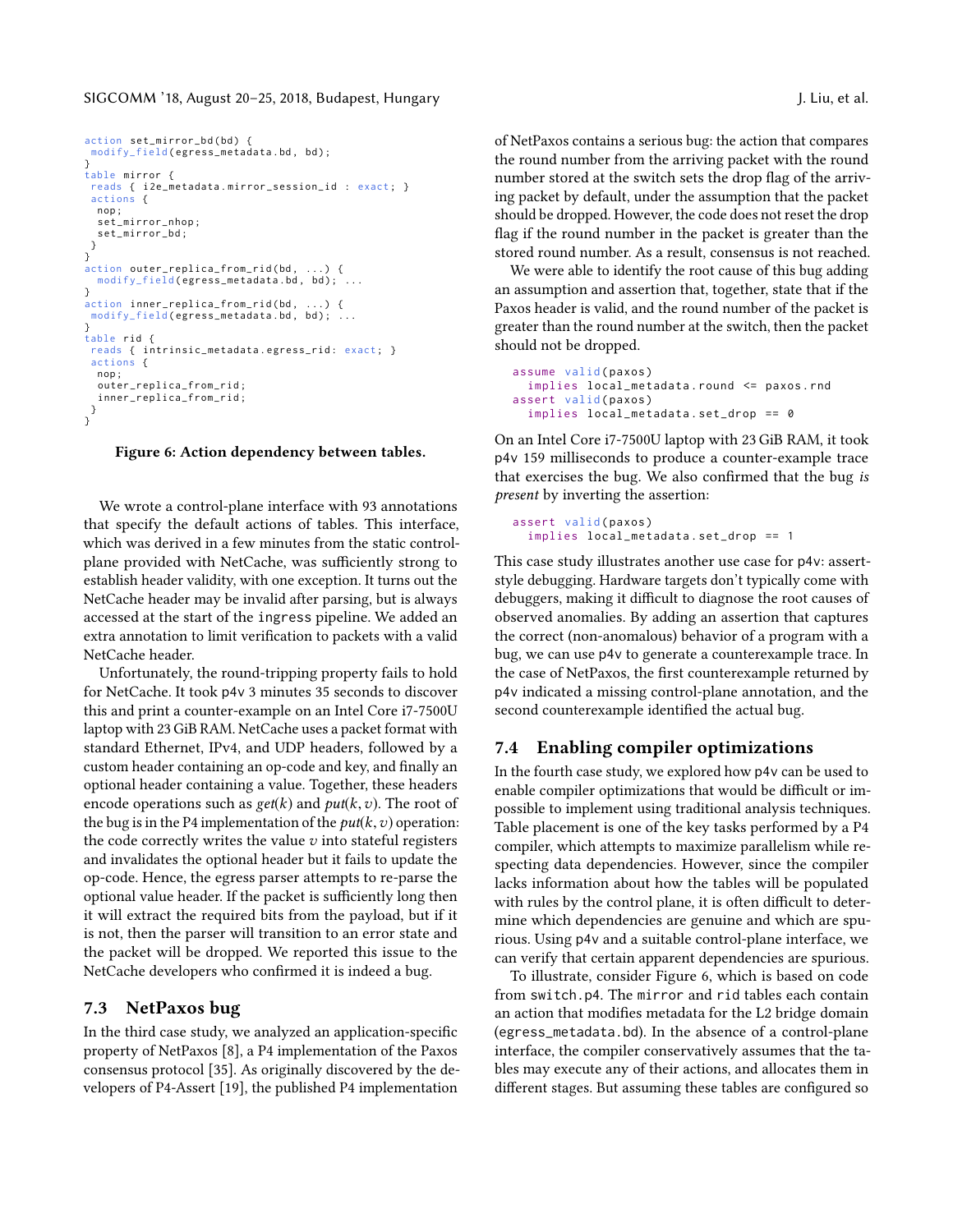<span id="page-10-0"></span>

|                   |        |                |                | <b>Total</b> |             | No CP interface |       | Control-plane interface |                          |                          |                   |                          |                                 |
|-------------------|--------|----------------|----------------|--------------|-------------|-----------------|-------|-------------------------|--------------------------|--------------------------|-------------------|--------------------------|---------------------------------|
|                   |        |                |                | header       |             |                 |       | Memory                  |                          |                          |                   | Memory                   |                                 |
|                   |        | Parse          |                | length       | <b>Uses</b> | Time            | (MiB) |                         |                          | Time                     |                   | (MiB)                    |                                 |
| Program           | LOC    | states         | <b>Tables</b>  | (bytes)      | state       | (mmiss.s)       | p4v   | z3                      | #                        | Lines                    | (mm:ss.s)         | p4v                      | z3                              |
| simple router     | 63     | 3              | $\mathbf{1}$   | 34           | Х           | 0.05            | 30    | 15                      | $\Omega$                 | $\mathbf{0}$             |                   |                          |                                 |
| calc              | 304    | 3              | $\mathbf{1}$   | 30           | X           | 0.06            | 31    | 15                      | $\overline{0}$           | $\mathbf{0}$             |                   | $\qquad \qquad -$        |                                 |
| easyroute         | 53     | 3              | $\mathbf{1}$   | 13           | Х           | 0.06            | 30    | 16                      | $\mathbf{1}$             | $\overline{c}$           | 0.06              | 30                       | 15                              |
| flowlet_switching | 246    | $\overline{4}$ | $\overline{7}$ | 54           | ✓           | 0.06            | 31    | 15                      | $\overline{0}$           | $\overline{0}$           |                   |                          |                                 |
| dead drop         | 469    | 3              | $\overline{2}$ | 32           |             | 0.07            | 32    | 15                      | $\overline{0}$           | $\mathbf{0}$             |                   | $\overline{\phantom{0}}$ |                                 |
| paxos             | 205    | 5              | $\overline{4}$ | 90           | $\sqrt{2}$  | 0.07            | 32    | 18                      | $\overline{0}$           | $\mathbf{0}$             | $\qquad \qquad -$ | $\overline{\phantom{0}}$ | $\qquad \qquad -$               |
| fox_fastflow      | 498    | $\overline{4}$ | $\overline{c}$ | 42           |             | 0.07            | 33    | 16                      | 1                        | 1                        | 0.11              | 33                       | 20                              |
| vpc               | 272    | 6              | 10             | 68           | X           | 0.08            | 31    | 17                      | $\overline{4}$           | 9                        | 0.08              | 31                       | 17                              |
| axon              | 99     | 6              | $\overline{c}$ | 29           | Х           | 0.15            | 32    | 24                      | 3                        | 9                        | 0.09              | 32                       | 16                              |
| tor               | 456    | 10             | 13             | 96           | ✓           | 0.18            | 34    | 23                      | 10                       | 50                       | 0.15              | 34                       | 19                              |
| fox 2110          | 506    | 6              | $\mathbf{1}$   | 62           | ✓           | 0.19            | 34    | 29                      | $\mathbf{1}$             | $\mathbf{1}$             | 0.20              | 34                       | 29                              |
| netcache          | 538    | 17             | 96             | 187          | ✓           | 0.20            | 36    | 25                      | 9                        | 17                       | 0.20              | 36                       | 19                              |
| stful             | 1,167  | 10             | 27             | 58           |             | 0.21            | 37    | 32                      | $\overline{0}$           | $\mathbf{0}$             |                   |                          |                                 |
| linear_road       | 846    | 14             | 24             | 59           | ✓           | 0.23            | 34    | 43                      | $\mathbf{1}$             | 5                        | 0.19              | 34                       | 40                              |
| nat               | 293    | 5              | 6              | 65           | x           | 0.50            | 32    | 115                     | 3                        | 9                        | 0.43              | 32                       | 102                             |
| prog1             | 530    | 28             | $\mathbf{1}$   | 124          | X           | 3.41            | 129   | 43                      | $\overline{0}$           | $\overline{0}$           |                   |                          | $\qquad \qquad -$               |
| ndn               | 495    | 31             | $\overline{7}$ | 2,357        |             | 3.42            | 246   | 15                      | $\Omega$                 | $\theta$                 |                   |                          |                                 |
| tlv_parsing       | 189    | 8              | $\mathbf{1}$   | 92           | X           | 6.49            | 174   | 89                      | 3                        | 8                        | 6.42              | 190                      | 90                              |
| prog <sub>2</sub> | 536    | $\overline{7}$ | 10             | 78           | Х           | 16.77           | 42    | 370                     | $\overline{c}$           | 13                       | 35.15             | 42                       | 377                             |
| dapper            | 605    | 11             | 17             | 78           | ✓           | 49.35           | 1,051 | 527                     | $\overline{2}$           | 3                        | 49.34             | 1,051                    | 522                             |
| switch            | 5,599  | 58             | 120            | 182          | ✓           | 2:36.11         | 444   | 2,761                   | 143                      | 769                      | 2:47.51           | 576                      | 1,521                           |
| prog3             | 929    | 33             | 5              | 140          | x           | 19:09.03        | 488   | 2,688                   | $\overline{\phantom{m}}$ | $\qquad \qquad -$        |                   |                          | $\hspace{0.1mm}-\hspace{0.1mm}$ |
| hyperp4           | 11,173 | 16             | 537            | 100          | Х           |                 | 179   | (00M)                   | $\qquad \qquad -$        | $\overline{\phantom{0}}$ |                   | —                        |                                 |

Figure 7: Experimental results conducted on an Intel Core i7-7500U laptop with 23 GiB RAM. The standard error for each result is within 5% of the reported mean.

that replication and mirroring are only applied to L3 packets simultaneously, it is safe to place them in the same stage.

Formally, we can capture the absence of an action dependency as follows:

```
assert not
((action (rid) == inner_replied from\_rid oraction ( rid) == outer_replied-from_rid) and
   action (mirror) == set_mirror_bd)
```
Intuitively, this assertion states that no packet may be processed using actions from rid and mirror that modify the same L2 bridge domain metadata. Next, we annotate the program with ghost variables to record the values of egress\_rid and mirror\_session\_id at the start of the egress pipeline:

```
assume
  R == intrinsic_metadata . egress_rid and
  M == i2e_metadata . mirror_session_id
```
Finally, we add a constraint stipulating that the mirror table must not apply its L2 action (set\_mirror\_bd) to packets that are both replicated and mirrored—i.e., to L3 packets:

```
assume
  (R \mid = 0 \text{ and}M == reads (mirror,
                 i2e_metadata . mirror_session_id ) )
  implies
    not ( action(mirror) == set_mirror_bd )
```
With these annotations, p4v can verify that the actions are disjoint, allowing it to optimize the placement of the tables. We plan to integrate p4v with the P4 compiler to optimize resources such as storage for header instances in future work.

## 8 EVALUATION

To evaluate the performance of p4v, we conducted experiments on a diverse collection of open-source and proprietary programs that vary in size and complexity. These programs implement a wide range of functionality, including conventional forwarding, source routing, data center routing, content-based networking, performance monitoring, complex packet parsing, and in-network processing. We developed a control-plane interface for all but two programs, and verified the header validity property—i.e., during every execution of the program, is every header valid when it is read or written. We believe that header validity is a good property for benchmarking as it is a global property that requires reasoning about nearly all control-flow paths.

The results of our experiments are given in Figure [7.](#page-10-0) We report running times and memory usage with and without control-plane interfaces, along with statistics about the programs: lines of code, parser states, match-action tables, total header lengths, use of stateful features, and total annotations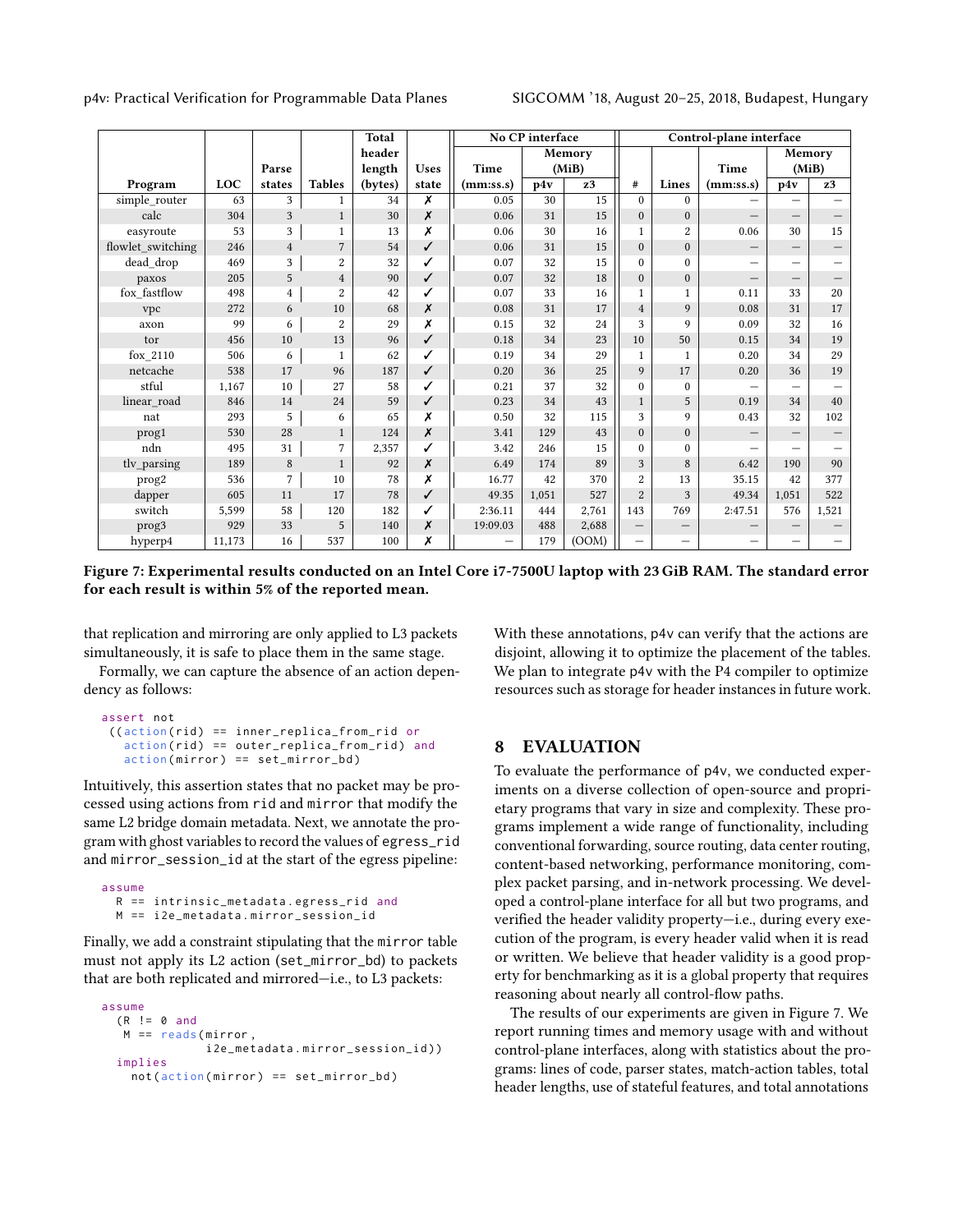<span id="page-11-0"></span>

Figure 8: Performance breakdown by phase of verification for benchmark programs that required more than one second of running time to complete.

and lines of code in control-plane interfaces. All tests were done on an Intel Core i7-7500U laptop with 23 GiB RAM. Each experiment consisted of ten trials, and the results have standard error within 5% of the reported means.

The first point to notice is that most programs can be checked in under a minute—and in well under a second for many. For those programs that took more than a second, Figure [8](#page-11-0) depicts the performance breakdown by each phase of verification. The programs with the longest running times are switch, dapper, and prog3, each of which are large and have complex state and control-flow. Another observation is that adding annotations can increase verification time. We believe there are two main reasons for this: (i) adding annotations increases the size of the program, and hence the size of the formula passed to Z3, and (ii) showing that a formula is unsatisfiable generally takes longer than showing that it is satisfiable—the former requires considering all possible models, while the latter only requires finding a single model of the formula. Finally, we note that our current p4v prototype does have some limitations: the tool failed to complete on HyperP4 [\[24\]](#page-13-37), a complex program that implements virtual data planes, as Z3 ran out of memory.

Overall, these results show that p4v scales to real-world programs and provides a sufficiently high level of performance that it could be used in everyday work.

# 9 RELATED WORK

There are now more than 50 years of research on software verification. Hence, we are truly "standing on the shoulders

of giants" such as Hoare [\[27\]](#page-13-38) and Dijkstra [\[11\]](#page-12-6), as well as recent tools such as ESC-Java [\[15\]](#page-12-11), Boogie [\[2\]](#page-12-9), and Dafny [\[36\]](#page-13-27). The main conceptual innovation in our tool is the use of zombie state to track assumptions about the control-plane interface to a P4 program. This approach can be seen as an instance of more general techniques for reasoning about unknown behavior in program analysis tools (e.g., see the article by Dillig et al. [\[12\]](#page-12-12) for an overview), but we exploit the fact that P4 programs are loop-free.

Early work by Xie et al. [\[54\]](#page-13-39) proposed the idea of network verification and developed techniques based on computing the transitive closure of transfer functions to statically analyzing device configurations to check reachability properties. HSA [\[32\]](#page-13-16) and Veriflow [\[34\]](#page-13-17) later applied this methodology to software-defined networking data planes, and developed optimized data structures to represent transfer functions to enable verification to scale. NetKAT [\[1\]](#page-12-2) emerged from an earlier effort to develop a machine-verified implementation of the language in Coq [\[22\]](#page-13-12) but added a sound and complete decision axiomatization and a decision procedure based on an automata representation [\[18\]](#page-13-14). Recent work in the area has focused on optimizations based on clever data structures [\[4\]](#page-12-13), atomic predicates [\[55\]](#page-13-23), and exploiting symmetry [\[47\]](#page-13-20).

Control-plane verification is fundamentally more difficult than data-plane verification. Intuitively, a control plane can be thought of as generating a sequence of data planes, each of which must be verified. In addition, control-plane protocols typically have complex policies to facilitate interactions between multiple autonomous systems. Early work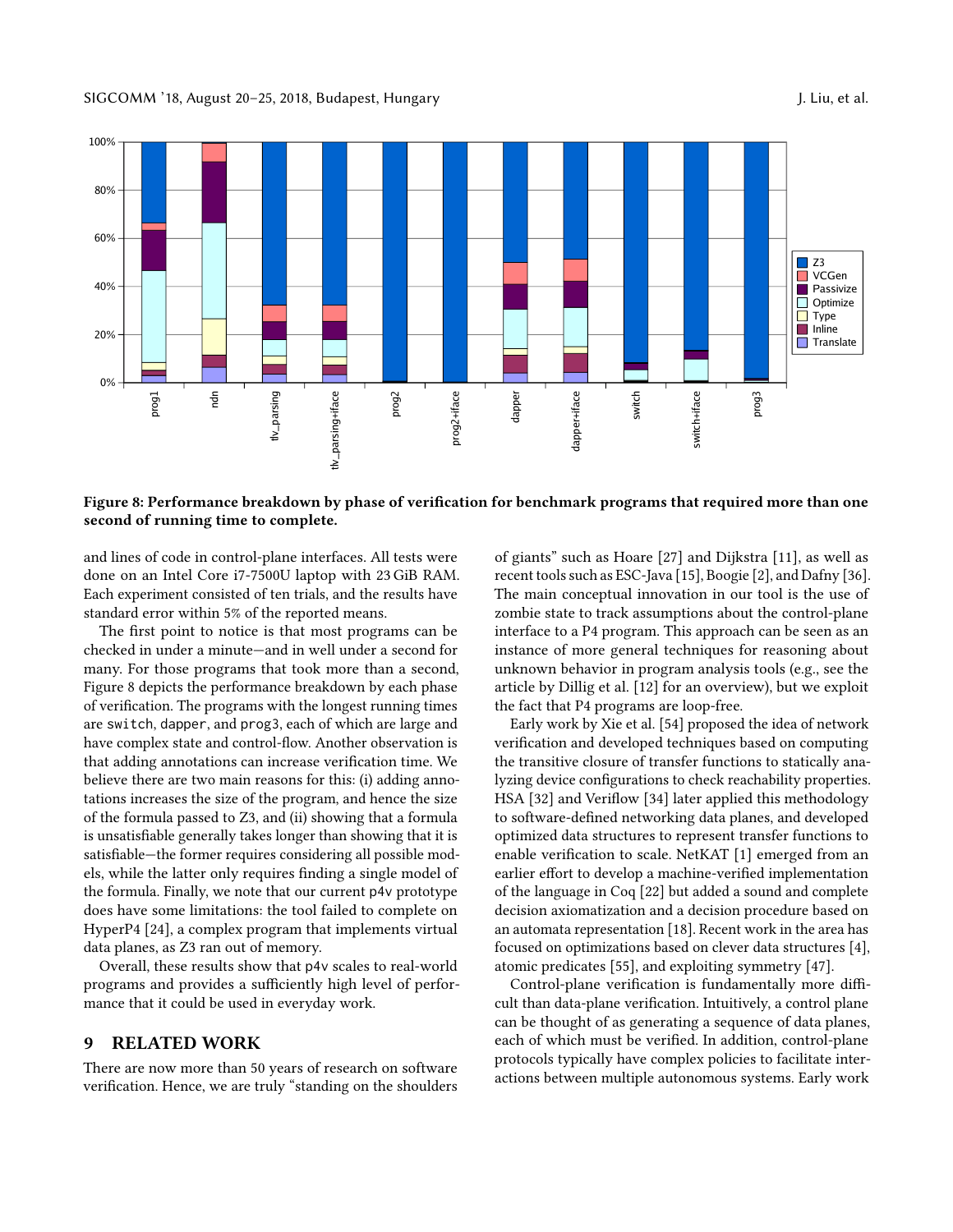on RCC [\[14\]](#page-12-14) focused on finding bugs in BGP configurations but was neither sound nor complete. Recent tools such as Batfish [\[17\]](#page-13-13), ARC [\[20\]](#page-13-15), and Minesweeper [\[3\]](#page-12-3) have developed efficient heuristics and abstract representations of control plane that allow verification to scale to much larger problems. Bagpipe [\[53\]](#page-13-22) developed a mechanized semantics of BGP.

Middlebox verification is fundamentally more difficult than data-plane verification due to the pervasive use of state. The problem is undecidable in the general case but many common topologies and network functions remain tractable [\[52\]](#page-13-40). Recent work has focused on scaling verification using techniques such as abstract interpretation [\[13,](#page-12-4) [46,](#page-13-19) [50,](#page-13-21) [56\]](#page-13-24). P4 programs have bounded state, which keeps verification tractable.

Several other recent projects propose semantics and verification techniques for P4 programs. Early work by Lopes et al. developed an operational semantics for P4 and developed a tool based on Datalog for automatically verifying safety properties and checking program equivalence [\[42\]](#page-13-29). Subsequent work by Kheradmand and Rosu developed a complete operational semantics for P4 in the the K framework and proposed applications including a symbolic model checker and deductive verification tool [\[33\]](#page-13-28). Nötzli et al. developed p4pktgen, a tool that uses symbolic execution to generate an exhaustive set of input-output tests for a P4 program [\[43\]](#page-13-34). Freire et al. developed p4-assert, which translates P4 to a C-like representation and then uses Klee to symbolically execute the resulting program [\[19\]](#page-13-33). Finally, Stoenescu et al. developed Vera [\[49\]](#page-13-41), which uses SymNet [\[50\]](#page-13-21) a symbolic execution framework that uses network-specific algorithms and data structures, to verify P4 programs efficiently. A recent empirical study found that symbolic execution often outperforms tools based on verification condition generation, except when the program being verified is "branchy" [\[30\]](#page-13-25). P4 programs typically have dense conditional structure.

## 10 CONCLUSION

This paper presented p4v, a practical tool for verifying P4 data plane programs. It demonstrated that p4v scales to large programs and finds bugs in real-world implementations. In the future, we plan to investigate a number of follow-on questions. We would like to extend the P4 language with domain-specific constructs for specifying control-plane interfaces. Such constructs might provide intuitive abstraction for specifying properties such as "these tables are accessed by disjoint sets of packets" or even "these applications never generate conflicting rules." We are also interested in exploring applications of program synthesis—e.g., automatically generating control-plane interfaces from example traces. Finally, we are interested in exploring questions lower down the stack, building verified compilers for P4 and even verified hardware, as well as higher up the stack, investigating

whether we can effectively map down to verified P4 implementations from high-level descriptions of network behavior, such as state machines and message sequence diagrams.

## ACKNOWLEDGMENTS

We thank Michael Attig, Antonin Bas, Chris Dodd, Vladimir Gurevich, Theo Jepsen, Changhoon Kim, Prathima Kotikalapudi, Ramkumar Krishnamoorthy, Xin Jin, and Dan Lenoski for productive discussions related to the design of p4v and for assistance with the P4 compiler and Tofino software simulator. We thank Amin Vadhat, Steffen Smolka, George Varghese, participants at IFIP WG 2.8 Asilomar, the anonymous SIGCOMM reviewers, and our shepherd Costin Raicu for many helpful suggestions.

#### REFERENCES

- <span id="page-12-2"></span>[1] Anderson, C. J., Foster, N., Guha, A., Jeannin, J.-B., Kozen, D., Schlesinger, C., and Walker, D. NetKAT: Semantic foundations for networks. In POPL (2014), pp. 113–126.
- <span id="page-12-9"></span>[2] Barnett, M., Chang, B.-Y. E., Deline, R., Jacobs, B., and Leino, K. R. M. Boogie: A modular reusable program verifier for objectoriented programs. In Formal Methods for Components and Objects (2005), pp. 364–387.
- <span id="page-12-3"></span>[3] Becket, R., Gupta, A., Mahajan, R., and Walker, D. A general approach to network configuration verification. In SIGCOMM (2017), pp. 155–168.
- <span id="page-12-13"></span>[4] Bjørner, N., Juniwal, G., Mahajan, R., Seshia, S. A., and Varghese, G. ddNF: An efficient data structure for header spaces. In Haifa Verification Conference (2016), pp. 49–64.
- <span id="page-12-0"></span>[5] Bosshart, P., Daly, D., Gibb, G., Izzard, M., McKeown, N., Rexford, J., Schlesinger, C., Talayco, D., Vahdat, A., Varghese, G., and Walker, D. P4: Programming Protocol-Independent Packet Processors. SIGCOMM CCR 44, 3 (July 2014), 87–95.
- <span id="page-12-8"></span>[6] Bosshart, P., Gibb, G., Kim, H.-S., Varghese, G., McKeown, N., Izzard, M., Mujica, F., and Horowitz, M. Forwarding Metamorphosis: Fast Programmable Match-Action Processing in Hardware for SDN. In SIGCOMM (2013), pp. 99–110.
- <span id="page-12-5"></span>[7] CADAR, C., DUNBAR, D., AND ENGLER, D. KLEE: Unassisted and automatic generation of high-coverage tests for complex systems programs. In OSDI (2008), pp. 209–224.
- <span id="page-12-10"></span>[8] Dang, H. T., Canini, M., Pedone, F., and Soulé, R. Paxos made switch-y. SIGCOMM CCR 46, 2 (May 2016), 18–24.
- <span id="page-12-7"></span>[9] de Moura, L., and Bjørner, N. Z3: An efficient SMT solver. In Tools and Algorithms for the Construction and Analysis of Systems (2008), pp. 337–340.
- <span id="page-12-1"></span>[10] DE MOURA, L., AND BJØRNER, N. Satisfiability modulo theories: Introduction and applications. CACM 54, 9 (2011), 69–77.
- <span id="page-12-6"></span>[11] DIJKSTRA, E. W. Guarded commands, nondeterminacy, and formal derivation of programs. CACM 18, 8 (1975), 453–457.
- <span id="page-12-12"></span>[12] DILLIG, I., DILLIG, T., AND AIKEN, A. Reasoning about the unknown in static analysis. CACM 53, 8 (2010), 115–123.
- <span id="page-12-4"></span>[13] DOBRESCU, M., AND ARGYRAKI, K. Software dataplane verification. CACM 58, 11 (2015), 113–121.
- <span id="page-12-14"></span>[14] Feamster, N., and Balakrishnan, H. Detecting BGP configuration faults with static analysis. In NSDI (2005), pp. 43–56.
- <span id="page-12-11"></span>[15] Flanagan, C., Leino, K. R. M., Lillibridge, M., Nelson, G., Saxe, J. B., and Stata, R. Extended static checking for Java. In PLDI (2002), pp. 234–245.